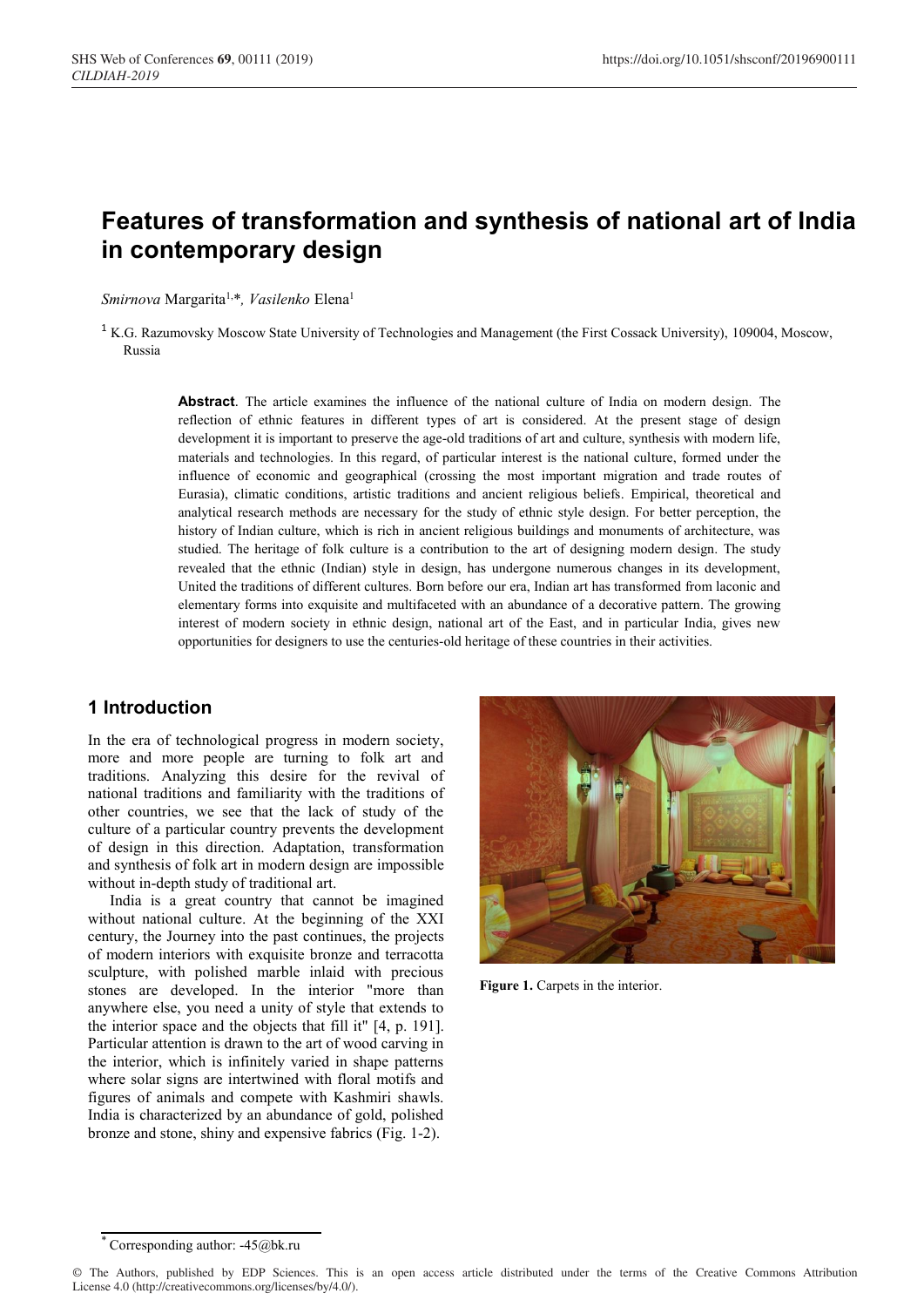

**Figure 2**. Wood carving in the interior.

It should be noted that the national culture is a Union of material and spiritual values of the ethnic group, as well as ethnic communities and ways of interaction between the environment and social groups. The modern understanding of the past culture is expressed by an increased interest in the ethno style, as this style was formed, assimilating with the existing external and internal cultural influences.

With the development of modern design there is a problem in finding new ideas. National culture of India, which has gone through the centuries-old history of the country, taking into account the influence of economic and geographical (the intersection of the most important migration and trade routes of Eurasia), natural and climatic conditions, artistic traditions and ancient religious beliefs. The possibility of using the ethnic component in the Indian style makes it possible for new design solutions in the design.

The purpose of the study is to preserve the age-old traditions of art and culture, synthesizing with modern life, materials and technologies. Examining the importance of ethnic characteristics and way of life in India, it can be noted that the cultural heritage of India, identity, has a great influence on the design of interior design in ethnic style, using national characteristics and principles and experience. Consideration of the culture of the country reveals its diversity and layering. Active implementation and interaction with modern technologies and materials enriches the modern world of interior design art. The importance of interaction between the national culture of India and design due to the preservation of the existing age-old traditions and perpetuating them through the material heritage. To reveal the purpose of the study of the national culture of India and the use of its heritage in the design, the following tasks are set:

1. The role of national tradition in the development of design.

2. Modern Indian style design.

3. Mutual influence and transformation of folk culture and design.

4. Synthesis of modern and traditional materials in Indian style design.

The national culture of India, being formed throughout its history, the ethnic groups of Indian civilization – is the history of different peoples, customs, religions, which, fighting and interacting, formed the phenomenon of Indian culture. Indian art traditions and crafts are diverse, they are inexhaustible. Its culture contains and reflects many customs, rich traditions, holidays.



**Figure 3**. Exquisite luxury Indian interiors. Hall.

It combines the extreme asceticism of the yogis and the undisguised sensuality of Hinduism, Arab luxury (Fig. 3) and rough handicrafts, spiritual practices and household disorder, enlightenment and ignorance, wealth and poverty. Over several millennia, the traditions of different peoples mixed and intertwined, thus forming a unique pattern of multinational culture. This bold combination of diverse elements of national culture is observed in the interior, so that the Indian style easily and naturally fits into any, including European design. "Different countries use different national, folk themes to create the interior" [7, p. 126], and design in the Indian style is one of these areas.

"National culture is a synthesis of cultures of different classes, layers and groups, United by the unity of the territory, statehood and common economic life" [2]. The history of culture and fine arts of India dedicated to the works of M.F. Albedil, P.Y. Barannikova, A. Barth, L.B. Bhatt, A.L. Bashema, D. Weidemann, Y.V. Vasilkov, A.A. Vigasina, M.I. Vorobyova-Desyatovskaya, N.R. Guseva, T.Y. Elizarenkova, I.A. Ephraim B.I. Klyuev, V.S. Kostyuchenko, G.G. KotovskyKotovsky, M.P., J.F. Korchagov, I.Yu. Kotin, A.I. Krasnov, N. Krasnodebski, A.A. Kuzenkova,

"Any of the national cultures takes one of the leading places in this process, as it incorporates the facts of domestic and world material and spiritual culture, cultural realities of modernity and the past" [4, p. 207].

#### **2 Materials and methods**

To achieve the goal of studying the design of interior design in the ethnic style with Indian flavor, it is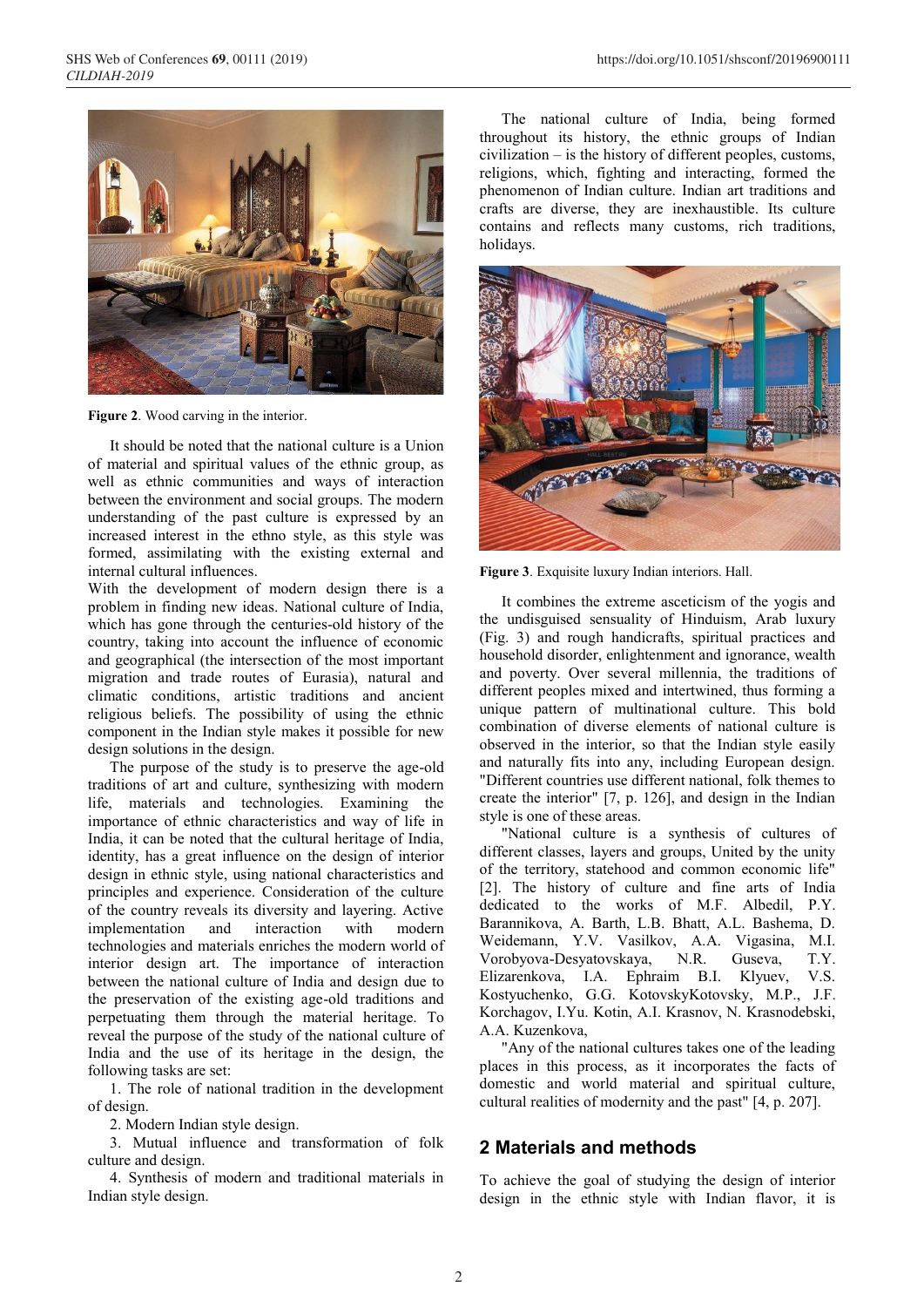necessary to apply empirical, theoretical, analytical research methods. Empirical research methods – "sensual" methods in science:

Observation, perception of cultural objects, in the course of which we gain knowledge about the external sides, properties. Collection of information about different types of art. Comparison is a method that reveals the similarity or difference of elements of fine art. The theoretical method of research involves the study of various sources of information about the cultural heritage of India. Analytical method – analysis of the obtained information about the color, which occupies a fundamental place in the culture of India; connection of natural associations with the laws of color perception in Indian culture; identification of the role of mythology and ethnosemantics in the color of applied art of the Indian people. The analytical method is necessary for the study of protodesign formation; ideological and semantic content in the culture of the East and the West and the disclosure of the role and importance of national culture: in festive clothes, in the objects of arts and crafts, small plastics, pottery, jewelry and other forms of national art. Synthesis – combining disparate elements into a single unit. We resort to this method to get a general idea of the application of ethnic design, taking into account the Indian component. This study examines the methodological component of cross-cultural relations between multinational India and modern developed countries that use design as a system of thinking in various fields, including industrial design, environment and interior design. Thus, Indian art traditions and crafts have both many directions and borrowings, especially from European countries. Given that this is the birthplace of Buddhism, this culture is based on the idea of a harmonious and balanced existence. "Folk culture is a traditional culture that includes cultural layers of different eras, the subject of which is the people  $-$  a collective personality, which means the Union of all individuals of the collective community of cultural ties and mechanisms of life. This culture is written-free, which is why it is of great important tradition as a way to broadcast vital information for society" [1].

### **3 Discussion**

Exploring the design of such a colorful and ambiguous country as India, reveals the problem of the study, which is aimed at a more in-depth consideration of not only the historical and modern development of India, but also the growth of knowledge in the field of design and its impact on the development of the country and the links of world cultures.

India is a country where hundreds of people live. Its number exceeds 1 billion people. It is a country in which different religions are professed and customs are observed. All this contributes for the culture, shows the multi-layered way of life and special ideas about art. The study of national traditions allows you to make a lot of new European design, forming different styles in the interior. Popular in England colonial style is a European interior, enriched by Indian ethnic motifs. So elements of Indian exotics were used in the interiors of art Nouveau and art Deco. Indian interior elements were transformed with each passing century, the process of its formation, he began with the idea of simplicity and functionality, and later in it there was a craving for elegance and originality. From simple and crude forms, the Indians moved to the embodiment of art itself, with multiple figured elements and hand patterns (Fig. 4).



**Figure 4.** Living room interior.

Passion for yoga and various spiritual practices aroused interest in India in the second half of the twentieth century. This appeal to the origins enriched the reflection of the Indian way of life in various forms of art. Ethnic culture is reflected in the activities of the people and the state, in the traditions of the nation, its spiritual values, thinking, moral norms, in the interaction of ethnic and interpersonal relations, taking into account the semiotics of language, art, traditions and way of life. National culture, as well as ethnic culture, affects the life of society with its cultural value, affects the formation, development and formation of self-consciousness of modern man, contributes to the change of his mentality. "From the first days of his life, a person is included in a specific system of objective relations of people around him and reality, in the system of relationships between these people with each other and with himself, which has a pronounced national character" [6, p. 3]. One of the important functions of ethnic culture is the preservation of national cultural heritage as a unique phenomenon, the human environment, which is materialized and projected on the created objects. "The formation and development of modern design is influenced by such aspect as the organization of the space in which the unity of research and design is formed, significantly increasing the efficiency of activity and functioning of systems in the creative process" [7, p. 55]. Design affects both the external organization of space and the internal, personal space of a person. The manifestation of culture in design is indisputable and necessary, but, unfortunately, the presence and use of ethnic culture in modern interior design is reduced. Considering the interior in ethnic style with the use of Indian color, it is impossible not to note the riot of colors not only in the subject components, but everywhere. This characteristic feature can be traced in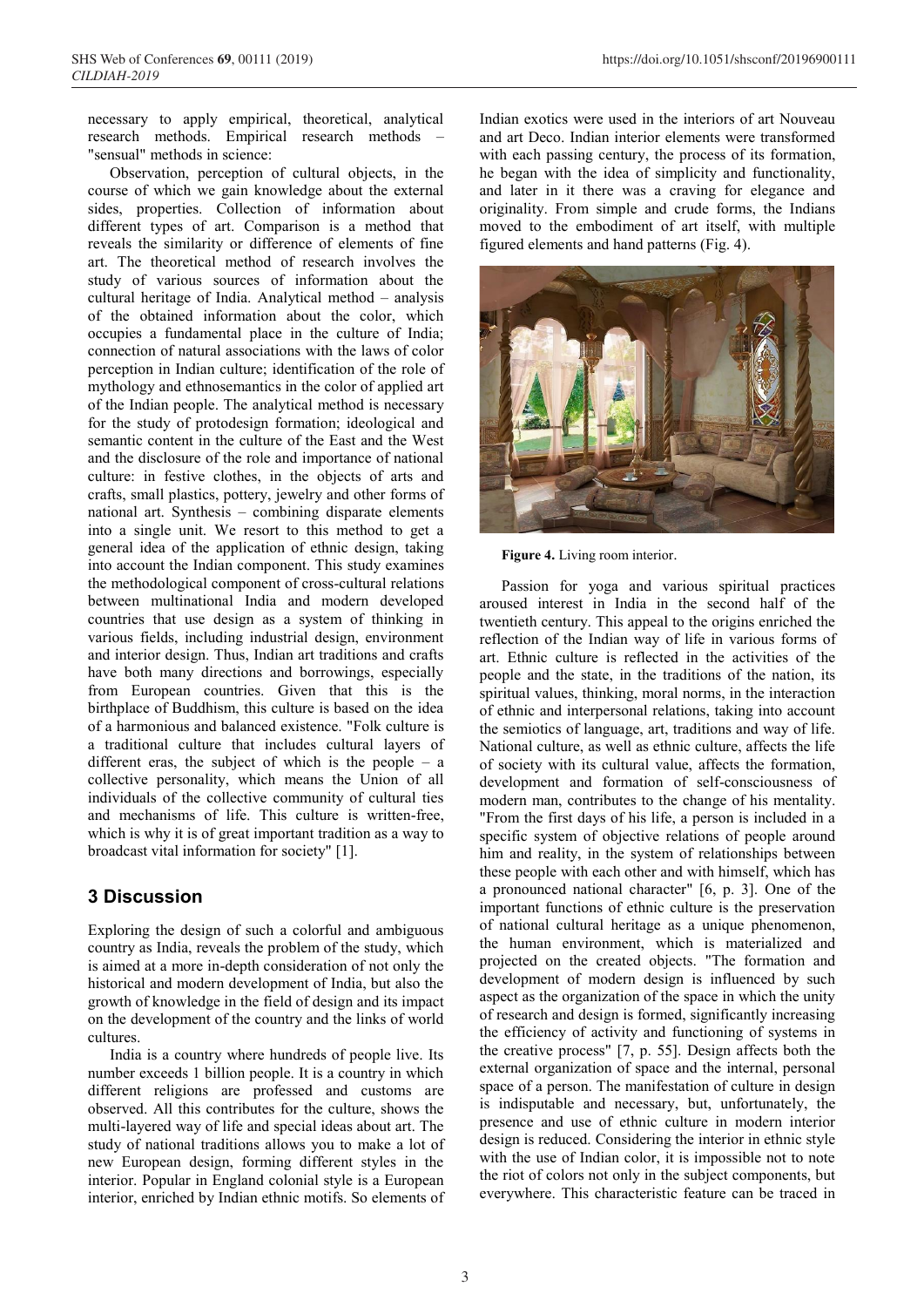the exterior of some buildings and temples. The manifestation of national culture, its materialization, is a reflection of the artistic experience of many generations, affects the formation and acquisition of new experience in the field of design. Shaping and structure in interior design and individual objects are based on the forms used in the national art of India, so there is a fusion of modernity and ethnic style. The application of this experience in the design of art objects has not only artistic, but also practical significance. These art objects carry through the years the energy, uniqueness and originality of the technologies used, expressing the time in which they were created. Design and artistic activity – design is associated with the development of the subject content of the interior. It is a connection with the system of information and visual communication, the organization of human life on a functional and rational basis [8]. Design is a product of culture, its tool, which actively forms new approaches and methods of creating an object, interpreting the previous culture in a different form, reflecting it in the new world. The emergence and development of design has had a significant impact on the formation of the modern multi-subject world, from painting to architecture, affecting in parallel all kinds of human activities, affecting the quality of knowledge and their use in practice. Many objects are now created for a short period of operation, taking into account only the economic component, thereby neglecting and sacrificing the artistic quality and concept. This is due to the fact that at the moment everyone is trying to buy and make the goods cheaper using cheap materials, creating from this not works of art taking into account their values but simply a product for use. Modern society has moved to a new stage – the society of consumers, which caused a change in attitude to creativity and art – art becomes an object of mass consumption. This object is replicated in large quantities with a low consumer price. Given the fact that a piece of art or design can exist for a long time, it should not be cheap, and cannot be designed cheaply, since "all elements of the composite solution of the project should be interconnected and designed in the same style" [10, p. 357].

Previous generations relied on the highest quality of performance of objects, thus left their mark in history, for example – many architectural monuments and religious buildings.



**Figure. 5.** A memorable sculpture of the Ranganatha temple.

Among the many architectural relics of India, a special place is the Hindu temple of Ranganatha complex, built in the 1st century ad. It is a temple city, and its distinctive feature is a unique facade, decorated and dotted with incredible sculptures of deities that reflect the history and culture of the country (Fig. 5). These sculptures depicting various mythological heroes, deities, musicians, dancers, animals tell about any events and traditions, reflect Hindu philosophy. The whole view of the temple complex appears before the eyes of every visitor stunningly, because it consists of numerous pavilions, chapels and towers located on a huge territory and surrounded by majestic walls stretching for almost ten kilometers. The composition and decor of the painted sculptures of the temple is made in ethnic style, we can say that there can be traced a single concept of design according to the laws of monumental composition.

#### **4 Results**

The task of design is to serve not only material, but also spiritual and aesthetic needs of people, contributing to the expansion of the space of artistic development of various aspects of human life, the introduction of products of artistic and technical creativity in many areas of society [11]. Thus, it contributes to the formation and elevation of various aspects of human spiritual culture: aesthetic value orientations, artistic taste, humanization of socio-cultural relations, values of style and lifestyle.

The current trend of creating an object, thing, design of an art object, which is not long-term, affecting the culture of several generations, leads to leveling, erasing the distinctive features and differences of national characteristics. Unfortunately, the mentality of modern man is inherent to give preference to fast and cheap design, the subject, more profitable at the moment, so almost everything created, becomes exclusively commercial. Of course, modern capabilities, technology and materials, promote design to a new level, giving the opportunity to create new forms and use them in different ways. Many of the objects created in accordance with traditions, bringing their history, era, talking about the past, will be a valuable heritage for later ages. So occurring interchange, not only between cultural communities, but also between cultural layers, is directed on cognitive development of the personality [12, page 145]. Currently, Indian culture is one of the most recognizable. Bright and distinctive features of the Indian style inspire musicians, designers, artists around the world. All this is possible only due to the fact that the people of the country honors and remembers its history, religion, preserves traditions, absorbs and assimilates with the influence on it from the outside, but remains always true to its history and traditions. After all, this is "a unique perception of the world, the idea of beauty, and, of course, a unique national character" [12, p. 50]. It should be noted that ethnic design in the Indian style has a special place in the modern development of design, forming and developing new approaches and ideas of transformation and synthesis of folk art and modern design, taking into account the experience of its